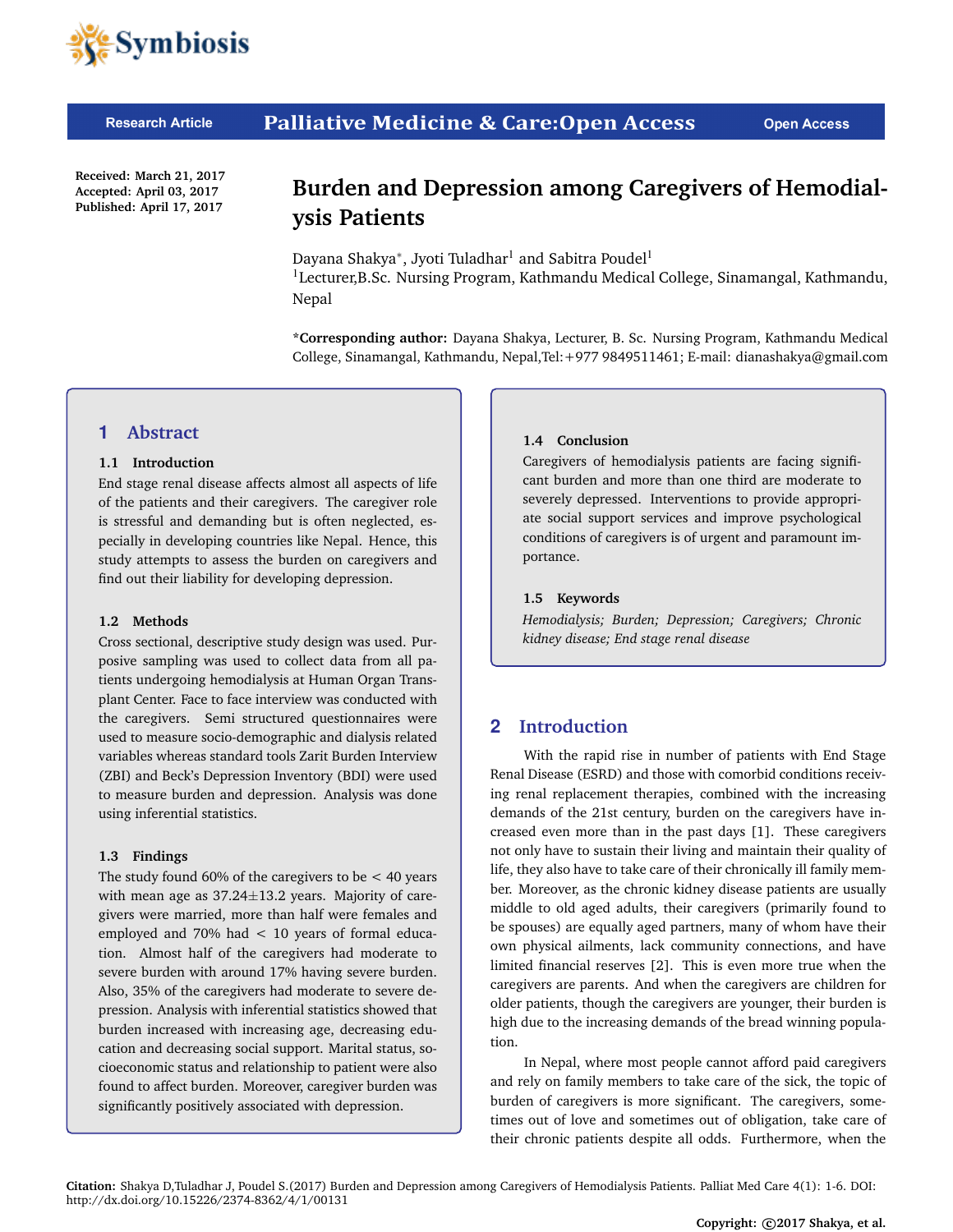disease of the patients is chronic (like ESRD with dialysis), debilitating, expensive yet temporary, the burden for caregivers peak to no bounds, especially in a resource limited country like Nepal. Even in this context, studies in Nepal, focussing on the needs and burden of the caregivers of hemodialysis patients are scarce.

It is important to understand caregiver characteristics and explore the relationship of their level of burden with quality of life parameters and psychosocial aspect of patients. This will optimize the use of support and interventional measures and help reduce negative effect on the caregivers' lives [1].

The stress of treatment and disease burden due to lifelong dialysis is inevitable on the patients and the entire family [1,3]; especially when the patient is the head of the household. The prevalence of moderate to severe depression in caregivers of hemodialysis patients was found to be 33.4% in a study done in Pakistan [4]. However in another study, the depressive symptoms were observed in 43.82% of the caregivers, even more than in the patients (40.74%) [5]. Low income status, marital status and unemployment were found to be positively associated with depression [4]. In Nepal, as caregivers are mostly unpaid family members, the chances of exhaustion of caregiving and depression may be common.

As the studies looking into the depressive symptoms of caregivers of hemodialysis patient are scarce, the researcher attempts to assess the burden and depression on caregivers of HD patients.

## **3 Methods**

#### **3.1 Design and Study Population**

Descriptive, cross sectional study design was adopted to assess the burden of the caregiver of hemodialysis patients and find out the association of caregiver burden with depression. Data was collected in the hemodialysis ward of Human Organ Transplant Center (HOTC), Bhaktapur. The caregivers were met outside the hemodialysis ward when the patient was undergoing hemodialysis.

#### **3.2 Data Collection Tool and Method**

A total of 164 eligible caregivers of patients taking maintenance hemodialysis from the dialysis wards of Human Organ Transplant Center (HOTC) were taken in the study. Separate face to face interview was carried out with the caregivers in the waiting area after taking written informed consent from them. The primary caregiver was followed up for interview for three times and if unavailable were excluded from the study.

Caregivers of age 18 and more who had been taking care of the patient for at least 3 months were included in the study. Caregivers of patients returning to hemodialysis after failure of renal transplant and caregivers of HIV and Hepatitis B positive patients undergoing hemodialysis were excluded from the study.

Caregivers answered questions related to demographic variables (of patients and caregivers) and hemodialysis related variables (frequency, duration, presence of comorbidities, dialysis access and perceived social support). Caregiver burden was measured by Zarit Burden Inventory (ZBI) and depression was measured by using Beck Depression Inventory (BDI)

ZBI is a 22-item questionnaire with a five-item response set ranging from "never" to "nearly always." Zero to 20 points mean little or no burden, 21–40 points mean mild to moderate burden, 41–60 points mean moderate to severe burden, and 61–88 points mean severe burden. ZBI has been successfully used in many studies that determine the burden of care of patients undergoing dialysis. The validity and reliability of ZBI has been measured by previous studies. The crohnbach's alpha was found to be 0.93 and the intra-class correlation coefficient for the test-retest reliability of the Zarit burden score was 0.89 [6].

The Beck Depression Inventory (BDI) is a validated 21-item questionnaire assessing the probability of depression, with scores ranging from 0 to 63; a score of  $\geq$  21 is highly suggestive of clinical depression. The reliability scores of BDI was found to be 0.88 in the Nepalese context [7].

Pretesting of the data collection tools for its feasibility and appropriateness was done in Aarogya Foundation, Pulchowk among 10% of the estimated sample size.

Before collecting data, ethical clearance for the study was obtained from the Institutional Review Committee of Kathmandu Medical College. Written informed consent was taken from each respondent before data collection. The respondents were given full authority to withdraw from the study without fear or explanation any time during the investigation. Confidentiality was maintained throughout the study by omitting the name or any other identity of the respondents as well as by conducting the interview separately. Obtained data was used for research purpose only. The interview lasted about 30-45 minutes.

Among the 240 patients undergoing maintenance hemodialysis at HOTC, respondents meeting the eligibility criteria were 202. Twenty-two patients had started dialysis less than 3 months ago, 4 caregivers were less than 18 years of age, 5 lived alone and 7 had died. From the 202 eligible caregiver, data could not be collected from a total of 38 respondents. Among the 38 patients, 19 said nobody from their family could come because they cannot leave their daily wages job or it's too far and expensive for them to come. Ten patients were very irregular and could not be contacted, 6 caregivers could not be met with more than three follow ups and 3 patients refused to bring their caregivers to participate in the study as they were coming alone for dialysis.

#### **3.3 Statistical Analysis**

Mann Whitney U and Kruskal Wallis H tests were used for inferential statistics. The dependant variables were kept continuous while using inferential statistics, Correlation between two continuous variables, burden and depression was verified using Pearson's correlation coefficient. The level of significance was considered at 5% with  $p \le 0.05$  and 95% confidence interval.

#### **3.4 Result**

The distribution of patients and caregivers according to the sociodemographic variables is shown in (Table 1). The mean age of patients was found to be 46.56 years and that of the caregivers was found to be 37.24 years. Around 65% of patients were males,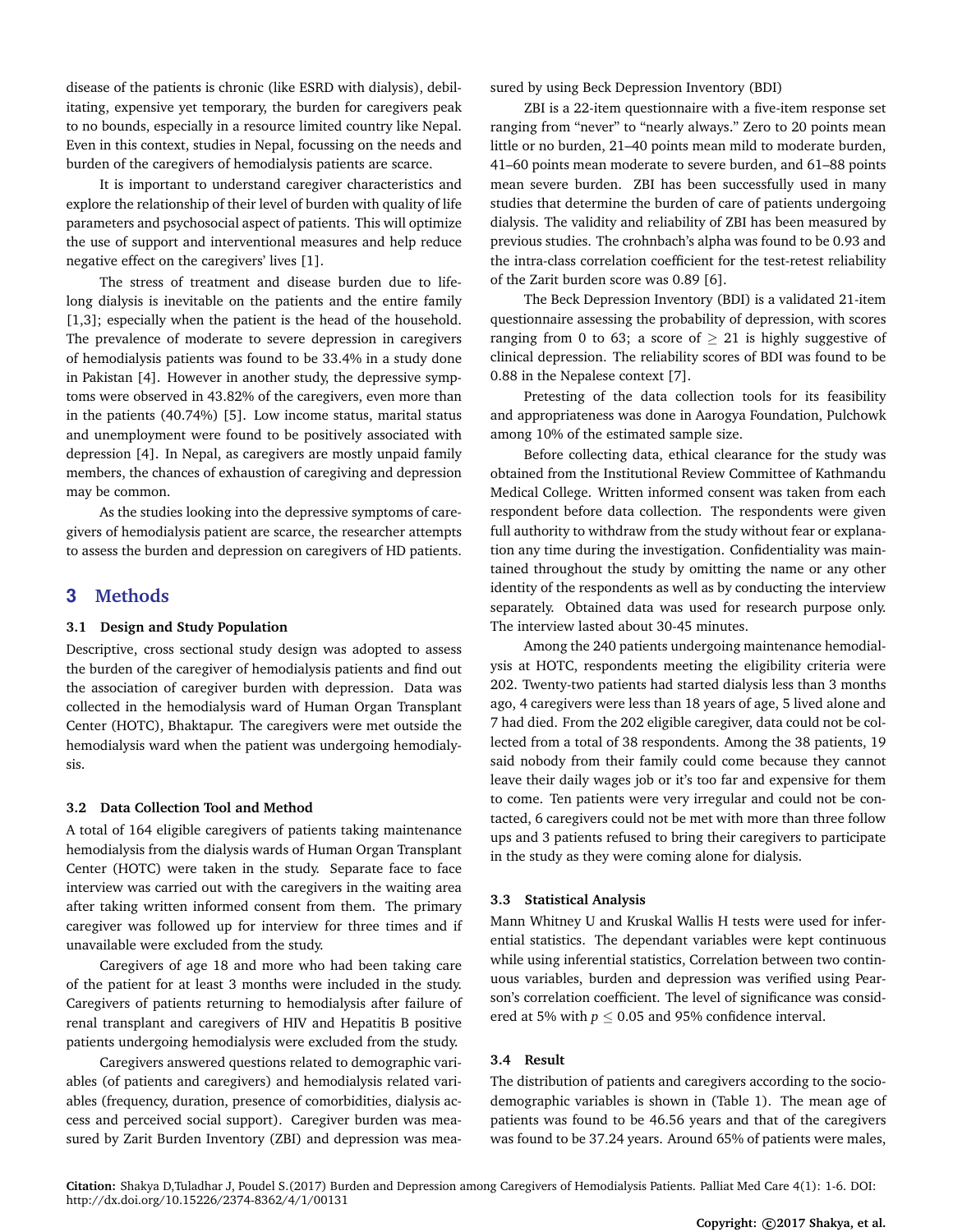one third of patients as well as caregivers had secondary level education and around one third patients had service to earn their living. Majority of the caregivers were spouses (40.9%) or children (31.7%).

Majority of the patients (74.4%) underwent dialysis twice a week. The median duration of dialysis was 14 months. Comorbidities present in the patients undergoing dialysis were diabetes, hypertension, heart diseases, gout and stroke, hypertension being the most common (76.2%). Almost all patients (97.6%) used AV fistula for venous access. More than half of the patients (53.7%) reported that they perceived social support from their family and near ones. Almost half of the caregivers (49.4%) reported moderate to severe burden with a very small 3.7% reporting little or no burden (Table 2). None of the socio-demographic parameters of the patients were found to have any association with caregiver burden. However, in terms of caregivers, it is seen that burden is high in caregivers above age 40, having less than 10 years of formal education and in those who perceive lack of social support. Caregiver burden is also significantly associated with marital status, socioeconomic status and relationship to the patient. However, duration of dialysis, frequency of dialysis, venous access and comorbid illness were not found to have any significant association with caregiver burden.

Depression score was found to increase as the burden increased and statistically significant association was found between caregiver burden and depression (Table 3). Caregiver burden was found to have significant positive correlation with depression (Table 4).

## **4 Discussion**

#### **4.1 Level of Burden among Caregiver**

The assessment of burden among the caregivers found the mean burden score to be 46.99±14.6. The categorization of burden revealed 4% with little or no burden, 30% with mild to moderate burden, 49% with moderate to severe burden and 17% with severe burden. Moderate to severe burden was also reported by another study done in Saudi Arabia [8]. A contradicting result was found by Rioux et al, which showed low burden perceived by the caregivers. The author has discussed that this result may be because the caregivers have underestimated the overall burden [9].

## **4.2 Socio-demographic Variables of Caregivers and Caregiver Burden**

The caregiver burden was found to be significantly higher in caregivers above the age of 40. This may be because it is difficult for the older caregivers to travel and manage treatment for their patients as compared to the younger caregivers. However, this finding is contradicted in literature as the caregiver burden was found to be significantly higher in younger than in older caregivers [8,10]. In more developed countries like Turkey and Saudi Arabia where these researches are carried out, the facilities of transportation and health care may have made it easier for the older caregivers in providing health care to their patients.

Caregivers with higher education (>10 years of formal edu-

**Table 1** Socio-demographic Variables of Hemodialysis Patients and their Caregivers  $n_1=n_2=164$ 

| Socio-demographic        | Patients    | Caregivers             |
|--------------------------|-------------|------------------------|
| Variables                | $(n_1)$     | (n <sub>2</sub> )      |
|                          | Frequency   | Frequency              |
|                          | $(\% )$     | (%)                    |
| Age                      |             |                        |
| Less than 40             | 57(34.8)    | 99(60.4)               |
| 41-50                    | 43(26.2)    | 37(22.6)               |
| $51-60$                  | 36(22)      | 20(12.2)               |
| More than 60             | 28(17.1)    | 8(4.9)                 |
| Mean age $\pm$ SD        | 46.56(15.4) | 37.24(13.2)            |
| <b>Sex Distribution</b>  |             |                        |
| Male                     | 107(65.2)   | 72 (43.9)              |
| Female                   | 57(34.8)    | 92(56.1)               |
| <b>Educational level</b> |             |                        |
| Illiterate               | 39(23.8)    | 34(20.7)               |
| Primary level            | 37(22.6)    | 29 (17.7)              |
| Lower secondary          | 13(7.9)     | 12(7.3)                |
| Secondary level          | 42(25.6)    | 40(24.4)               |
| <b>Higher</b> secondary  |             |                        |
| level                    | 17 (10.4)   | 30 (18.3)              |
| Graduation               | 15(9.1)     | 16 (9.8)               |
| Post-graduation          | 1(0.6)      | 3(1.8)                 |
| and above                |             |                        |
| Occupation               |             |                        |
| Agriculture              | 34(20.7)    | 26(15.9)               |
| Service                  | 56(34.1)    | 28(17.1)               |
| <b>Business</b>          | 18(11)      | 38(23.2)               |
| Housewives               | 19(11.6)    | 38(23.2)               |
| Retired                  | 9(5.5)      | 4(2.4)                 |
| Student                  | 13(7.9)     | 22(13.4)               |
| Others                   | 15(9.1)     | 8(4.9)                 |
| Marital status           |             |                        |
| Married                  | 129 (78.8)  | 124(75.6)              |
| Single                   | 28(17.1)    | 38(23.2)               |
| Widowed                  | 7(4.3)      | 2(1.2)                 |
| Income                   |             | 20000                  |
| (Median)                 |             | $(4000 - 250000)$      |
| Relation                 |             |                        |
| Spouse                   |             | $\overline{67}$ (40.9) |
| Children                 |             | 52 (31.7)              |
| Parents                  |             | 16 (9.8)               |
| Siblings                 |             | 14(8.5)                |
| Children in law          | -           | 6(3.7)                 |
| Grandchildren            | -           | 5(3)                   |
| Others                   |             | 4(2.4)                 |

**Citation:** Shakya D,Tuladhar J, Poudel S.(2017) Burden and Depression among Caregivers of Hemodialysis Patients. Palliat Med Care 4(1): 1-6. DOI: http://dx.doi.org/10.15226/2374-8362/4/1/00131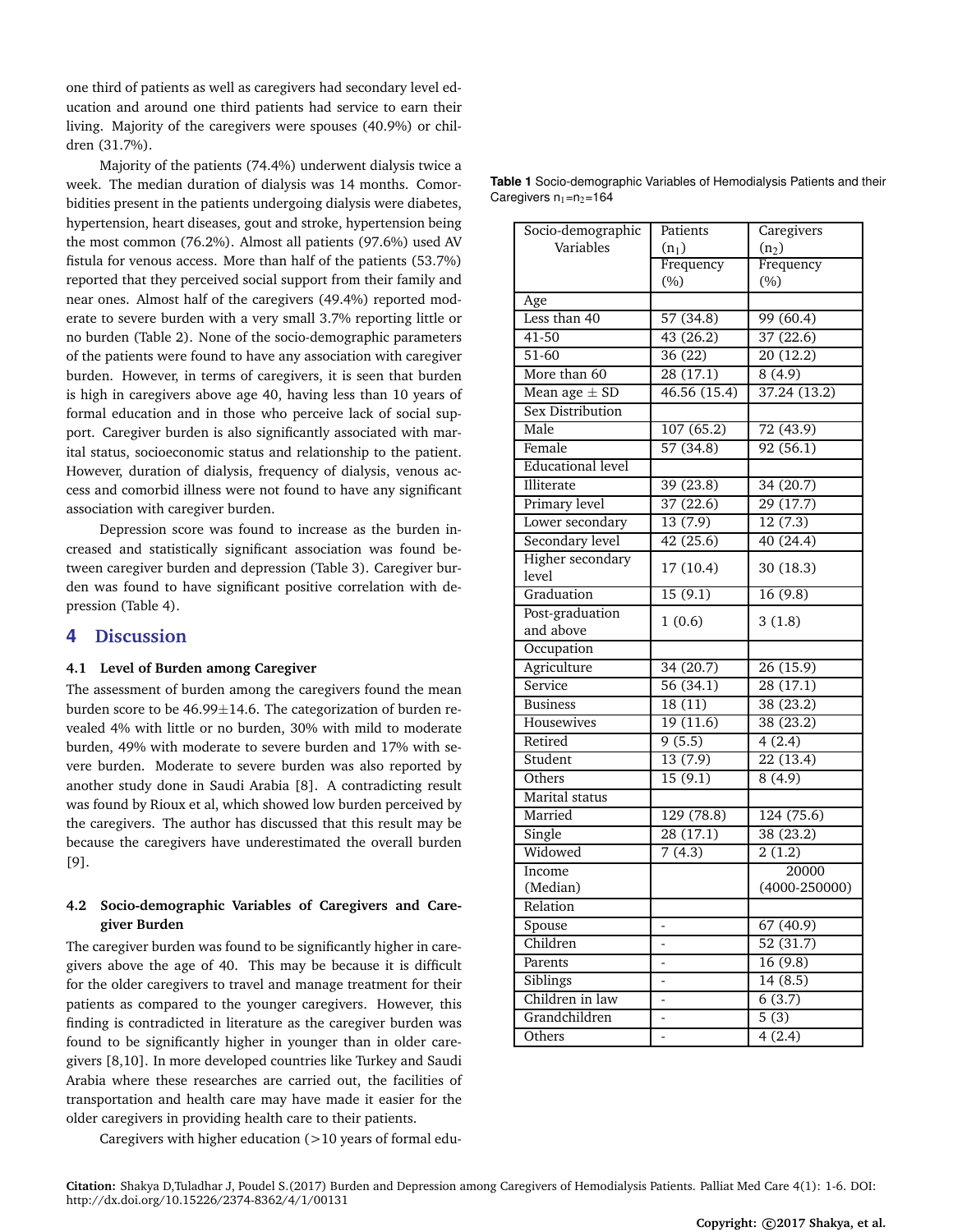| Caregiver<br>Burden          | Frequency        | Percentage |
|------------------------------|------------------|------------|
| Little or<br>no Burden       | 6                | 3.7        |
| Mild to<br>moderate burden   | 49               | 29.9       |
| Moderate to<br>severe burden | 81               | 49.4       |
| Severe<br>burden             | 28               | 17.1       |
| Mean<br>Burden<br>Score      | $46.99+$<br>14.6 |            |

**Table 2** Burden among Caregivers of Hemodialysis Patients n=164

**Table 3** Association between Caregiver Burden and Depression n=164

| Caregiver<br><b>Burden</b>    | Depression     |  |  |  |
|-------------------------------|----------------|--|--|--|
|                               | Median         |  |  |  |
| Little or no                  | $\overline{2}$ |  |  |  |
| burden                        |                |  |  |  |
| Mild to                       |                |  |  |  |
| moderate                      | 6              |  |  |  |
| burden                        |                |  |  |  |
| Moderate to                   |                |  |  |  |
| severe                        | 18             |  |  |  |
| burden                        |                |  |  |  |
| Severe                        | 29             |  |  |  |
| burden                        |                |  |  |  |
| #p value                      | $< 0.05*$      |  |  |  |
| #Kruskal                      |                |  |  |  |
| Wallis H test                 |                |  |  |  |
| *p significant at $\leq 0.05$ |                |  |  |  |
| level of                      |                |  |  |  |
| significance                  |                |  |  |  |

|                            | Depression  | D<br>value |
|----------------------------|-------------|------------|
| Caregiver<br><b>Burden</b> | $r = 0.625$ | $< 0.05*$  |
| ↑ Pearson Correlation      |             |            |

\*p significant at  $\leq$  0.05 level of significance

cation) were found to have significantly less burden. This finding is in accordance to a study done in Saudi Arabia which showed statistically significant negative correlation between caregiver burden and caregiver education [8]. It is a general consideration that increased education and awareness about a disease condition may make it more tolerable for patients and their families [4]. Educated people can reach out to health resources, understand the disease process better and cope better with adverse situations which may be the reason of lesser burden in more educated population. However, another study done in Turkey in 2013 showed caregiver burden to be statistically significantly higher in caregivers with higher education than in those with lower education [10]. This contradiction may be because educated caregivers are more well versed with the complications of the disease, causing them more stress and more burden.

More than half of the caregivers (56%) were found to be employed with many among them (23%) doing their own small business. More than half (23%) of the unemployed caregivers (44%) were housewives. This shows that in the Nepalese context, where there is no policy for health insurance, the caregivers have to earn their living when the primary bread winners of the family (adult males) fall sick. However, Belasco AG and Sesso R found an almost equal distribution of caregivers who were employed (34%), unemployed (33%) and homemakers (33%) [1]. On the other hand, Bayoumi found 60% of the caregivers to be unemployed or housewives and 40% to be employed [8]. Conversely, Mollaoglu et al. found 80.3% of the caregivers to be housewives and that profession had no impact on caregiver burden [10].

This study also revealed that there is significant difference in burden among caregivers in terms of marriage, the widowed scoring the highest median score in burden followed by married and then single. Usually the widows and widowers have nobody to share their sorrows with and often feel more burdened. At the same time, the married caregivers have not only the patient but also the whole family to look after and hence have higher amount of burden scores. In contrast to this finding was the finding of Mollaoglu in which caregiver burden was found to be statistically significantly higher in single than in married caregivers [11].

The estimation of socioeconomic status showed that most of the caregivers were in the upper lower class (45.7%) and lower middle class (38.4%). There was significant difference in caregiver burden in terms of socioeconomic status. The economic crisis in this category of people seems to have increased the burden in the caregivers significantly.

Among the caregivers in this study, 41% were found to be spouses, 32% to be children, 10% to be parents, 9% siblings, 4% children in laws and 3% were even grandchildren. This finding is supported by studies done by Belasco AG and Sesso R and Gaugler et al [1,12]. Yet another study revealed 65% of caregivers to be spouses and also showed that spouse were found to have lower mean value of caregiver burden as compared to other relations [10]. In contrary, this study showed significant difference in caregiver burden in terms of relationship, with spouses and parents having higher median values of caregiver burden as compared to other relations. This may be because in the Nepalese context, the children live together with the parents and the spouses are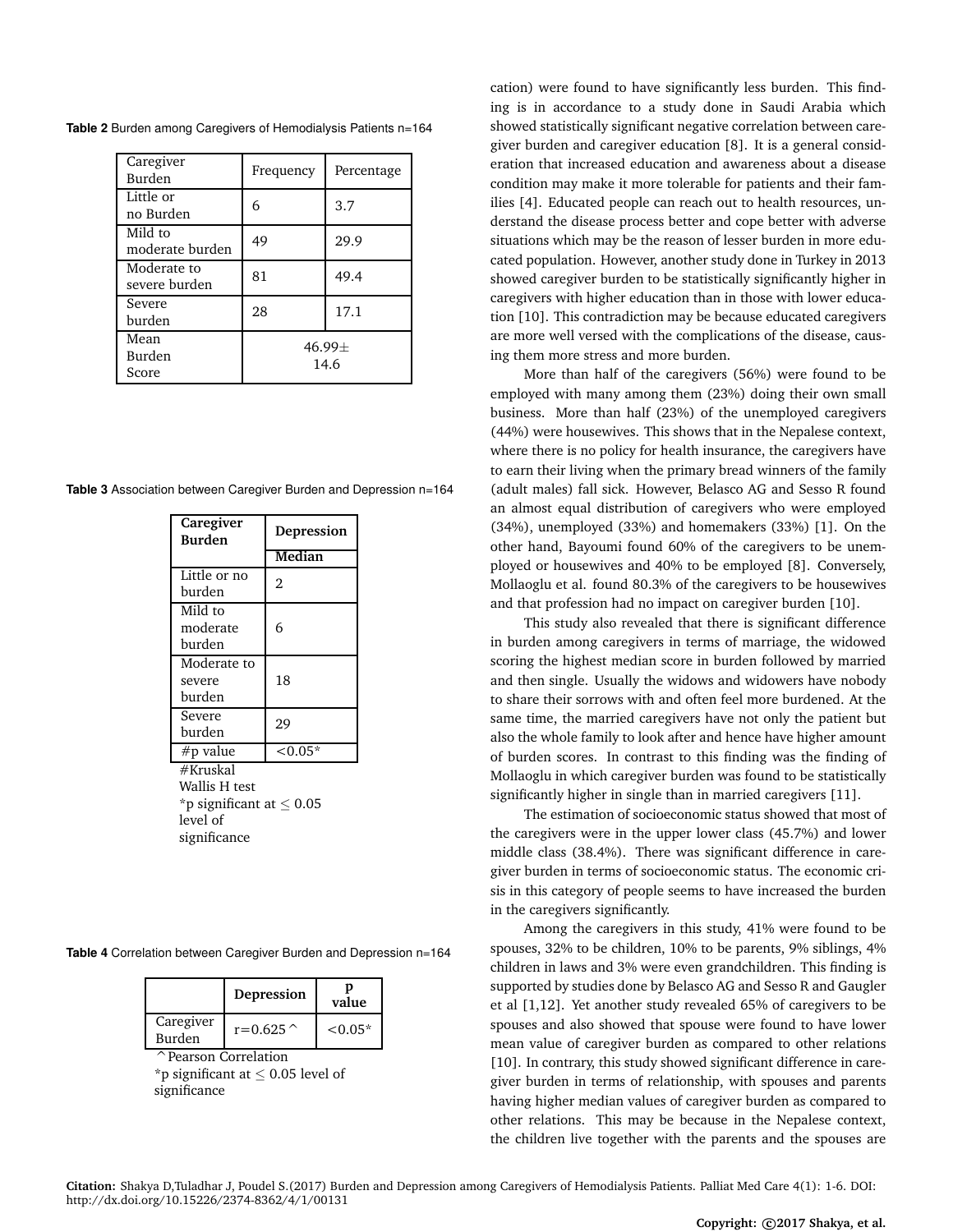mainly housewives, thus they are more directly involved in the care of their patients.

The median duration of dialysis was calculated to be 14 months in this study as compared to 51.5 months in a study done in Turkey [13]. This may be because the center is relatively newly established. Another study done in Pakistan revealed that 57.6% had undergone dialysis for more than 8 months [14]. The same study also showed that duration of dialysis had a negative correlation with quality of life in the patients. However, the duration of dialysis was not found to be associated with caregiver burden in this study. But it has been proven during the qualitative analysis of a study that, as the disease worsens, new problems arise in the patient and the caregiver burden inevitably aggravates by time, eventually leading to burnout [15].

Majority of the patients (74.4%) were found to have 2 cycles of dialysis a week followed by 20.7% having 3 cycles a week and 4.3% having one cycle a week. Similar results were shown by a study done by Anees in which 77.6% had 2 cycles of dialysis per week [14].

Besides having diabetes and hypertension as the causes of ESRD, other comorbid conditions found in patients undergoing dialysis were angina, congestive heart failure, arthritis, respiratory illness, neurologic diseases and liver diseases. No significant differences in burden scores were found according to the nature of the comorbid conditions. Similar finding was shown in the study done by Suri et al where the presence or absence of comorbidity was not found to be associated with caregiver burden [16].

#### **4.3 Association of Caregiver Burden and Depression**

In the present study, 35% of the caregivers were found to have moderate to extreme depression. It is worth noting that among these, 13.4% had severe and 2.4% had extreme depression. This finding is comparable to the findings of the study done by Rioux et al in Canada in which depression was found to be present in both patients (47%) and caregivers (25%) and 14% of patients and 9% of caregivers had fulfilled criteria for severe depression [9]. Depressive symptoms and anxiety were also observed in 43.3% and 27.5% of the caregivers respectively in a study done in 142 pairs of hemodialysis patients and their caregivers [13].

In this study, the caregiver burden was highly significantly associated with depression with significant positive correlation between the two  $(r=0.625)$ . Hence, when the caregiver burden increased, the depressive symptoms in caregivers increased as well. A study analogous to this has shown that higher perceived burden was significantly associated with higher BDI scores [16]. It was observed that the patients (40.74%) as well as the primary caregivers (43.82%) had depressive symptoms. A positive association ( $r = 0.43$ ,  $P < 0.001$ ) was found between self-perceived burden and the presence of depressive symptoms in patients also [17].

## **5 Conclusion**

Majority of the caregivers of hemodialysis patients are facing burden of caring for a chronic patient. The caregiver burden was found to be more in caregivers above 40 years of age, having less than 10 years of formal education and perceiving less social support. Moreover, caregiver burden was also found to be affected by marital status and socioeconomic status but not affected by the frequency of dialysis, duration of disease, comorbidity or venous access. However, caregiver burden was found to be significantly associated and correlated with depression, depression increasing significantly with increasing burden.

Hence, chronic kidney disease and dialysis places an increased demand on the caregivers of these patients when ongoing lifestyle adjustments become necessary as the disease complicates. In the Nepalese context, where there is no government health insurance policies, less educated people and lesser facilities of developing countries, the burden of caregivers are not given sufficient attention. This results in more caregiver burnout and exhaustion. Interventions to provide appropriate social support services and improve psychological conditions of caregivers and patients with ESRD should be planned and evaluated, particularly in high-risk groups.

## **6 Acknowledgement**

The researchers acknowledge University Grants Commission (UGC) for awarding a mini research grant to this study.This article is in accordance to the final report submitted to UGC. The researchers are also thankful to Human Organ Transplant Center for granting permission to collect data.

## **7 Declaration**

#### **7.1 Conflict of Interest**

A mini research grant (665 USD) was received for this study as a motivation to the researchers. Ethical Approval: Ethical approval for the study was taken from Institutional Review Committee of Kathmandu Medical College.

## **8 References**

[1. Belasco AG, Sesso R. Burden and quality of life of caregivers](https://www.ncbi.nlm.nih.gov/pubmed/11920347) [for hemodialysis patients. Am J Kidney Dis. 2002;39\(4\):805-812.](https://www.ncbi.nlm.nih.gov/pubmed/11920347)

[2. Cohen LM, Germain MJ. Caregiver burden and hemodialysis.](http://cjasn.asnjournals.org/content/early/2014/04/09/CJN.02690314.full) [Clin J Am Soc Nephrol. 2014;9\(5\):840-842.](http://cjasn.asnjournals.org/content/early/2014/04/09/CJN.02690314.full)

[3. Tong A, Sainsbury P, Craig JC. Support interventions for](https://www.ncbi.nlm.nih.gov/pubmed/18658178) [caregivers of people with chronic kidney disease: A systematic](https://www.ncbi.nlm.nih.gov/pubmed/18658178) [review. Nephrol Dial Transplant. 2008;23\(12\):3960-3965.](https://www.ncbi.nlm.nih.gov/pubmed/18658178)

[4. Saeed Z, Ahmad AM, Shakoor A, Ghafoor F, Kanwal S.](https://www.ncbi.nlm.nih.gov/pubmed/22982905) [Depression in patients on hemodialysis and their caregivers.](https://www.ncbi.nlm.nih.gov/pubmed/22982905) [Saudi J Kidney Dis Transpl. 2012;23\(5\):946-952.](https://www.ncbi.nlm.nih.gov/pubmed/22982905)

[5. Arechabala MC, Catoni MI, Palma E, Barrios S. Depres](https://www.ncbi.nlm.nih.gov/pubmed/22159654)[sion and self-perceived burden of care by hemodialysis patients](https://www.ncbi.nlm.nih.gov/pubmed/22159654) [and their caregivers. Rev Panam Salud Publica. 2011;30\(1\):74-](https://www.ncbi.nlm.nih.gov/pubmed/22159654) [79.](https://www.ncbi.nlm.nih.gov/pubmed/22159654)

6. Seng B, Luo N, Ng W, et al. Validity and reliability of the zarit burden interview in assessing caregiving burden. Ann